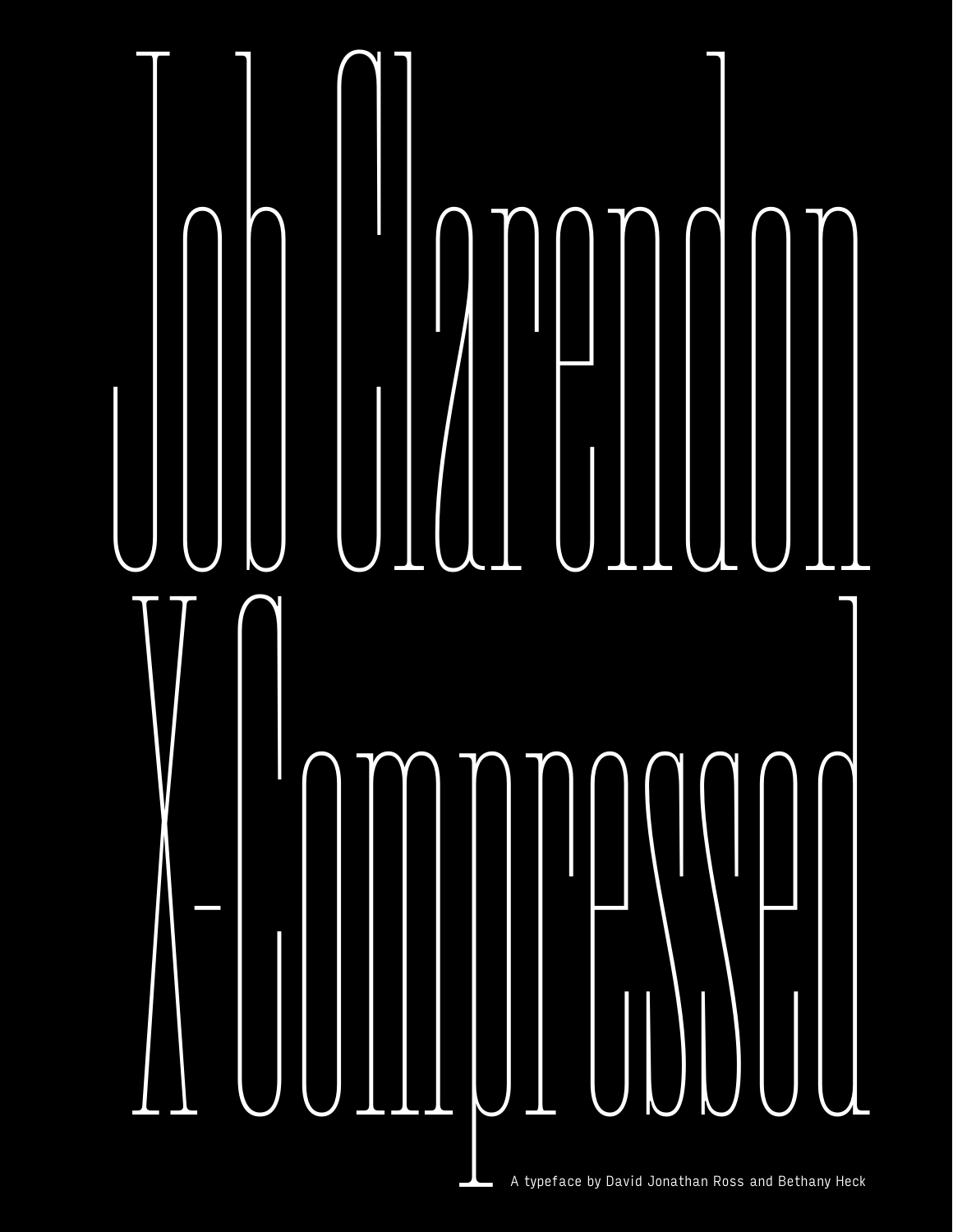

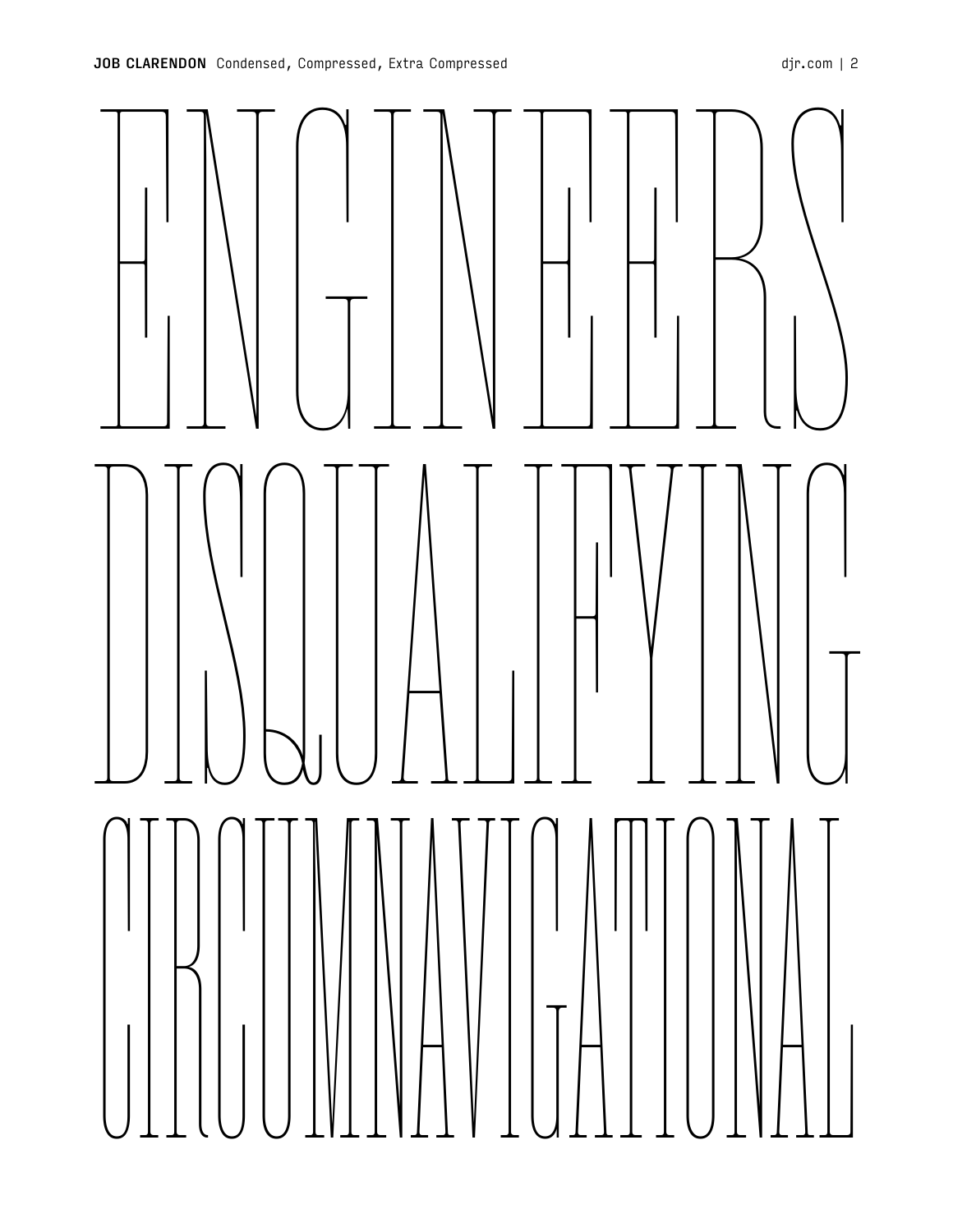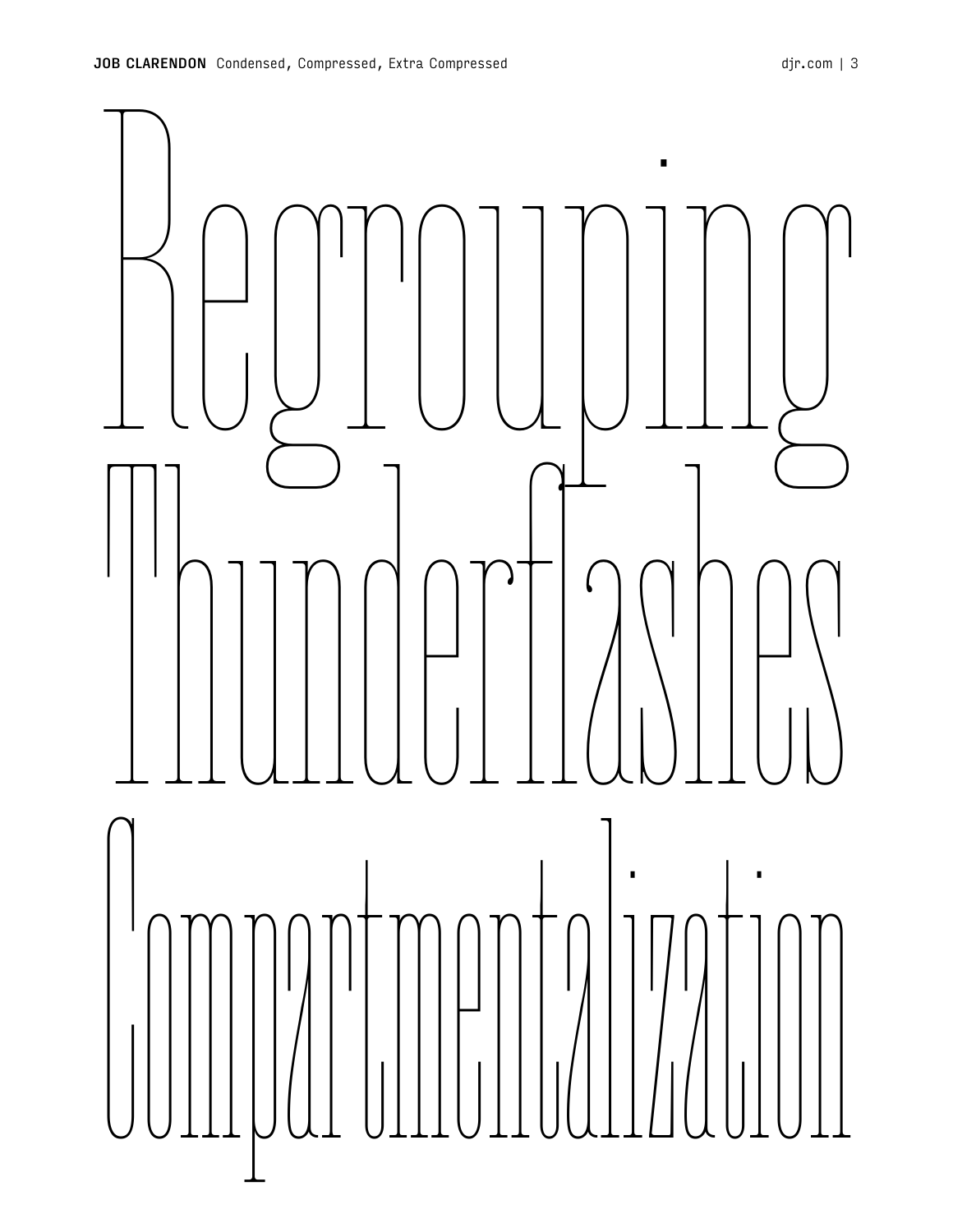

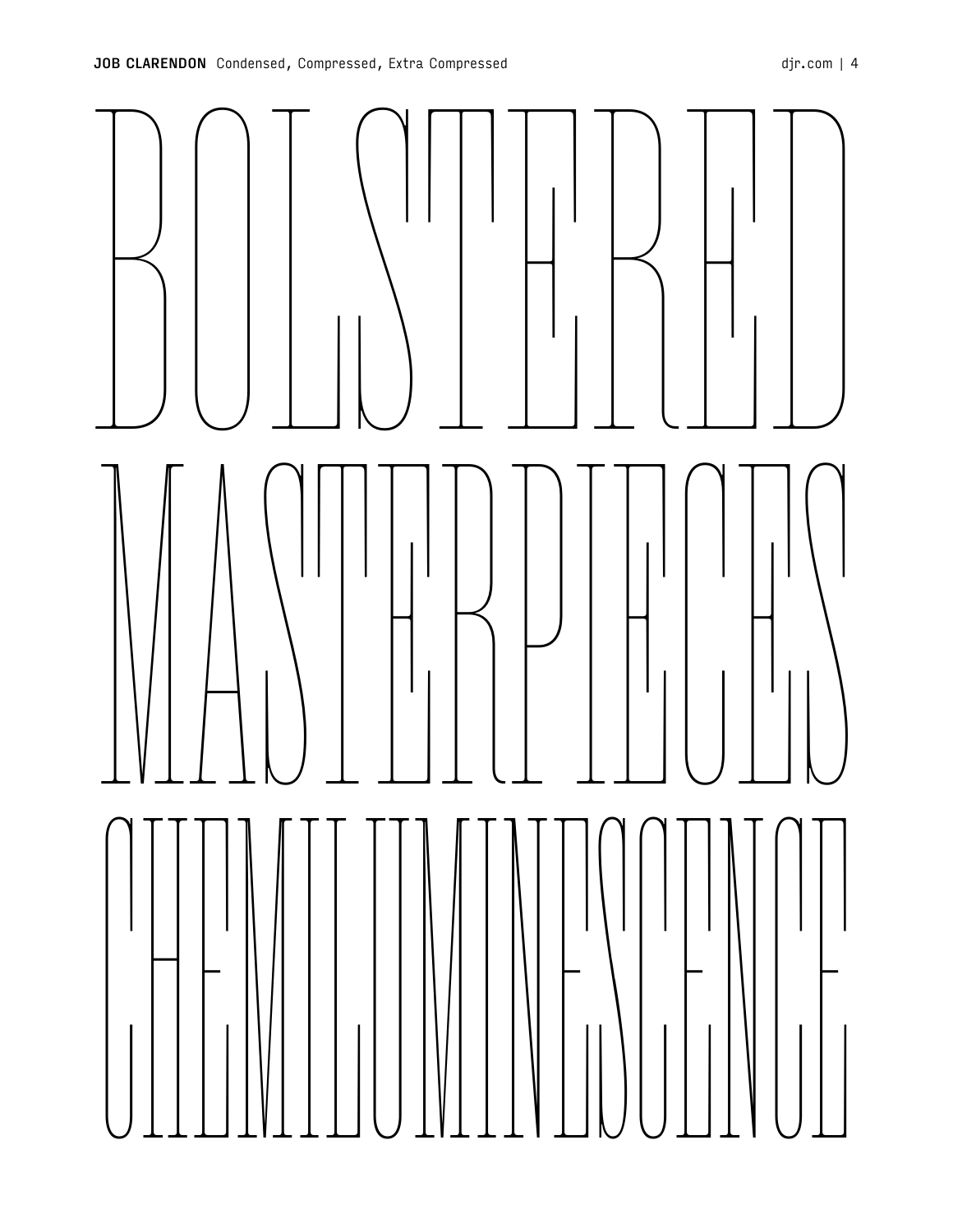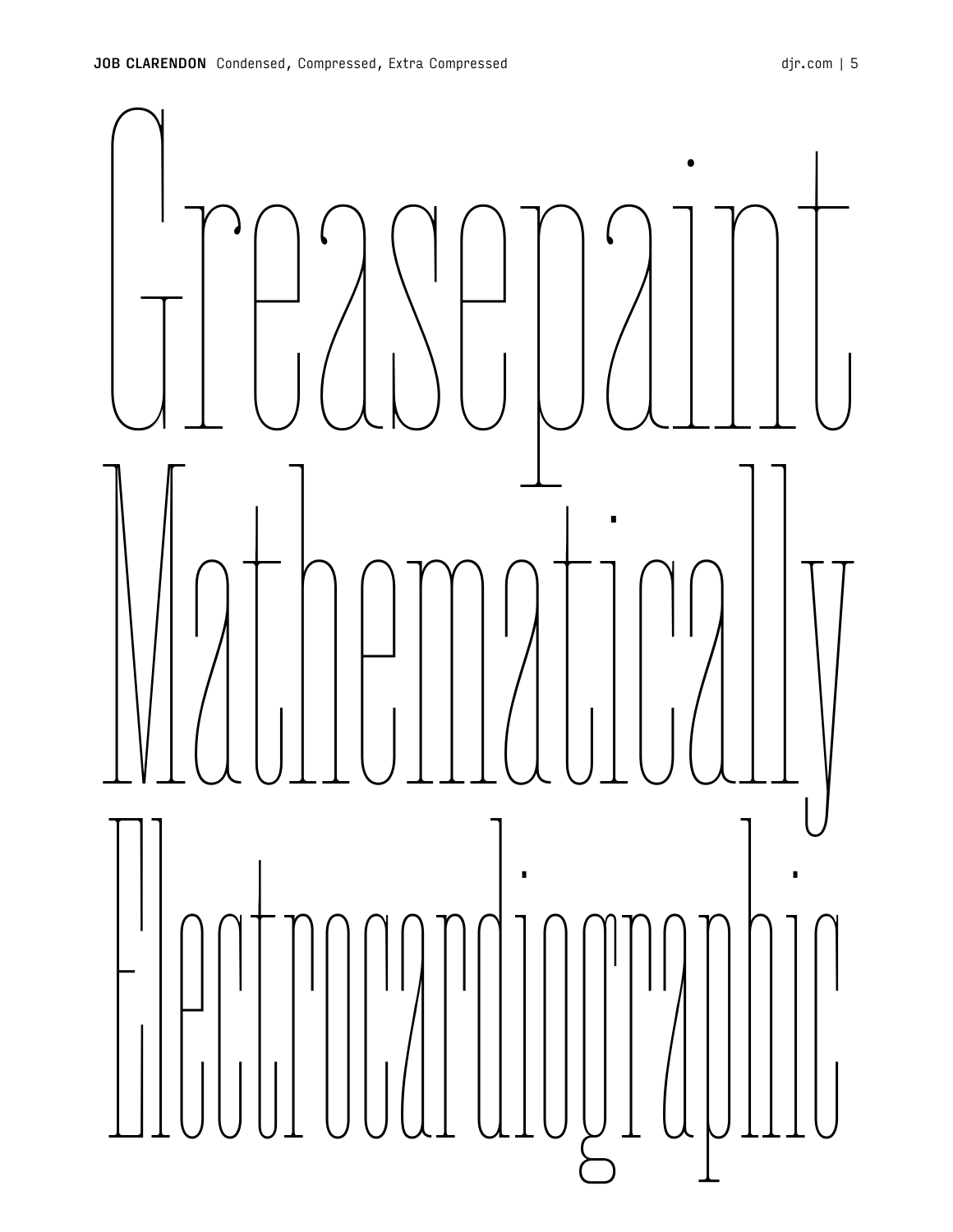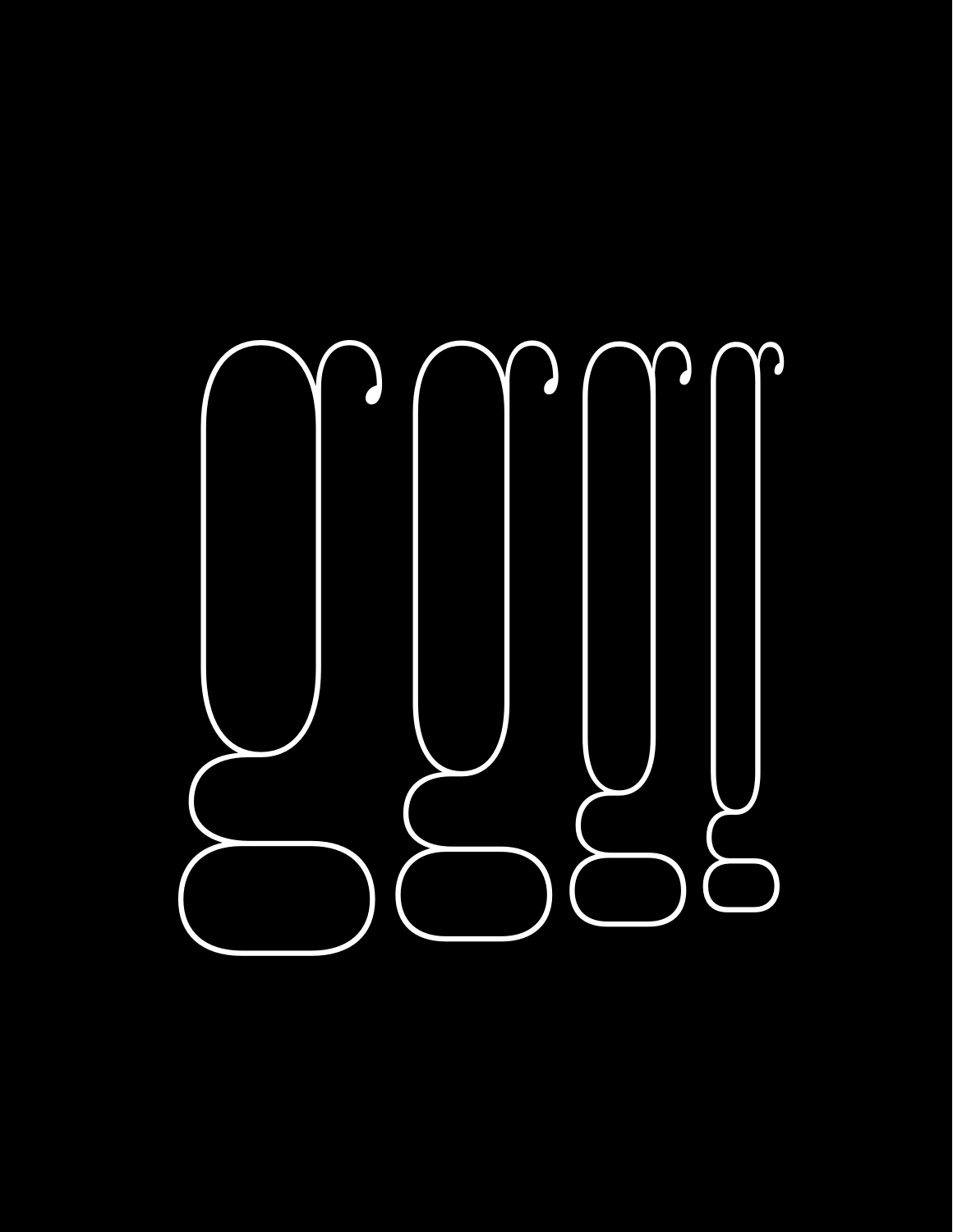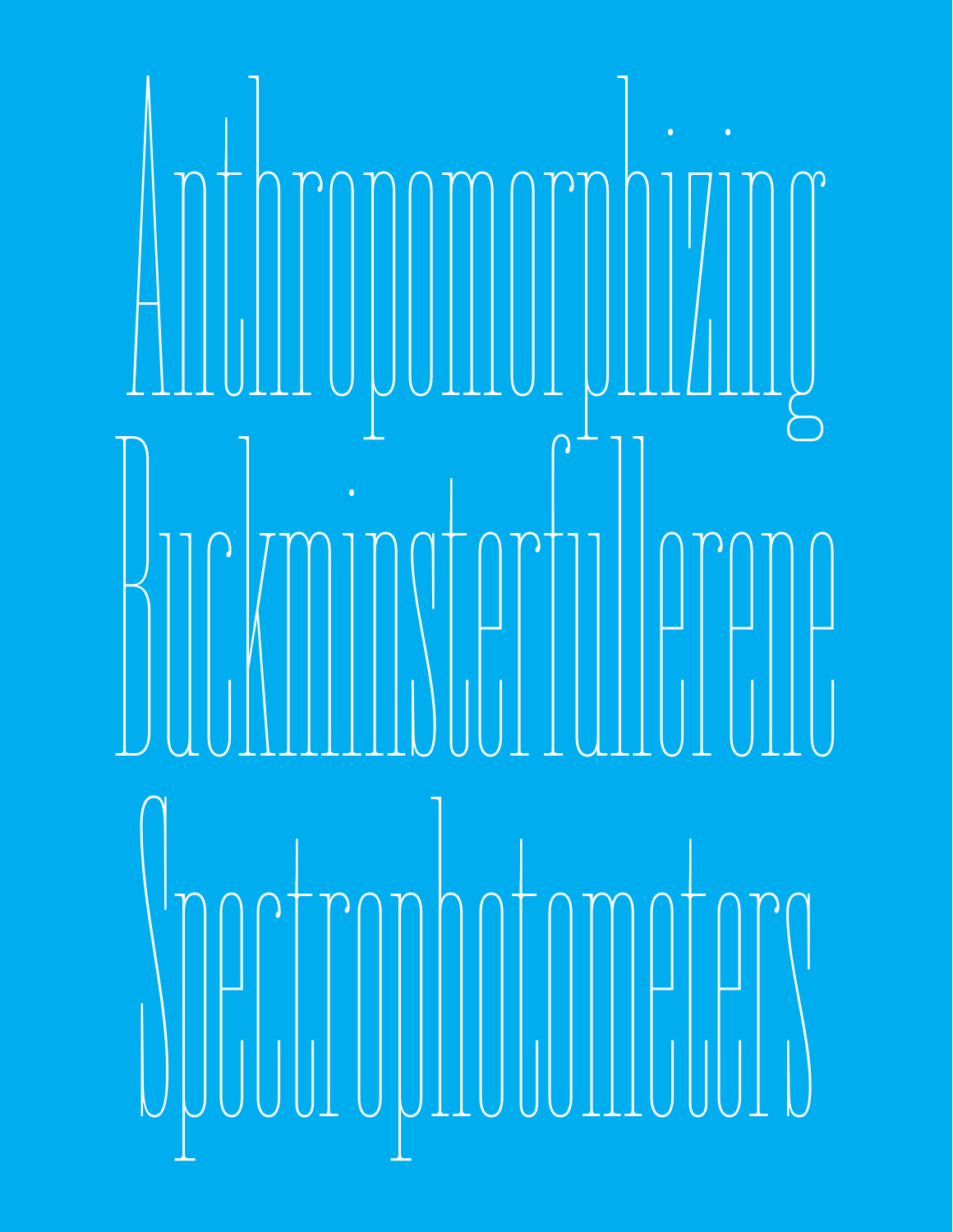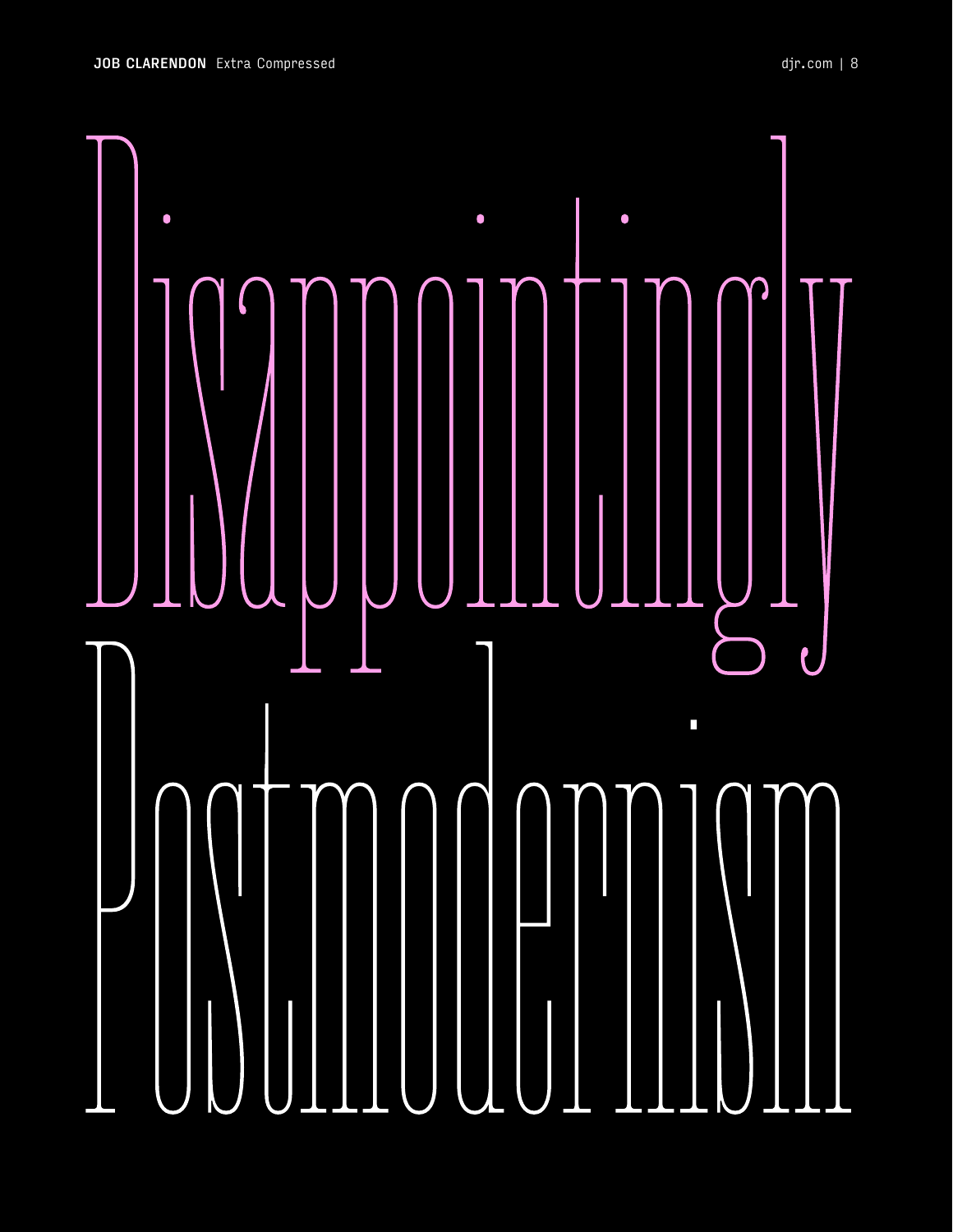

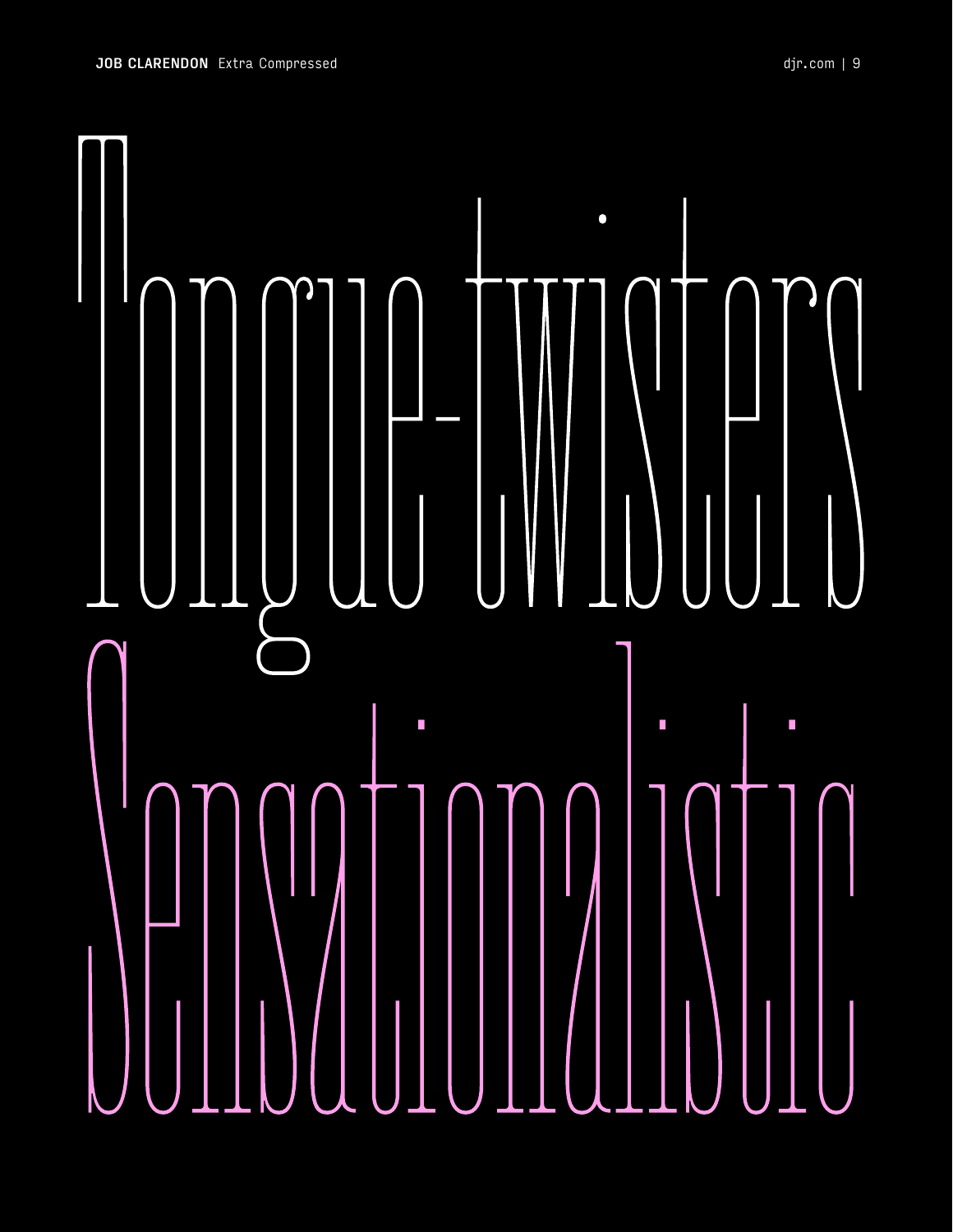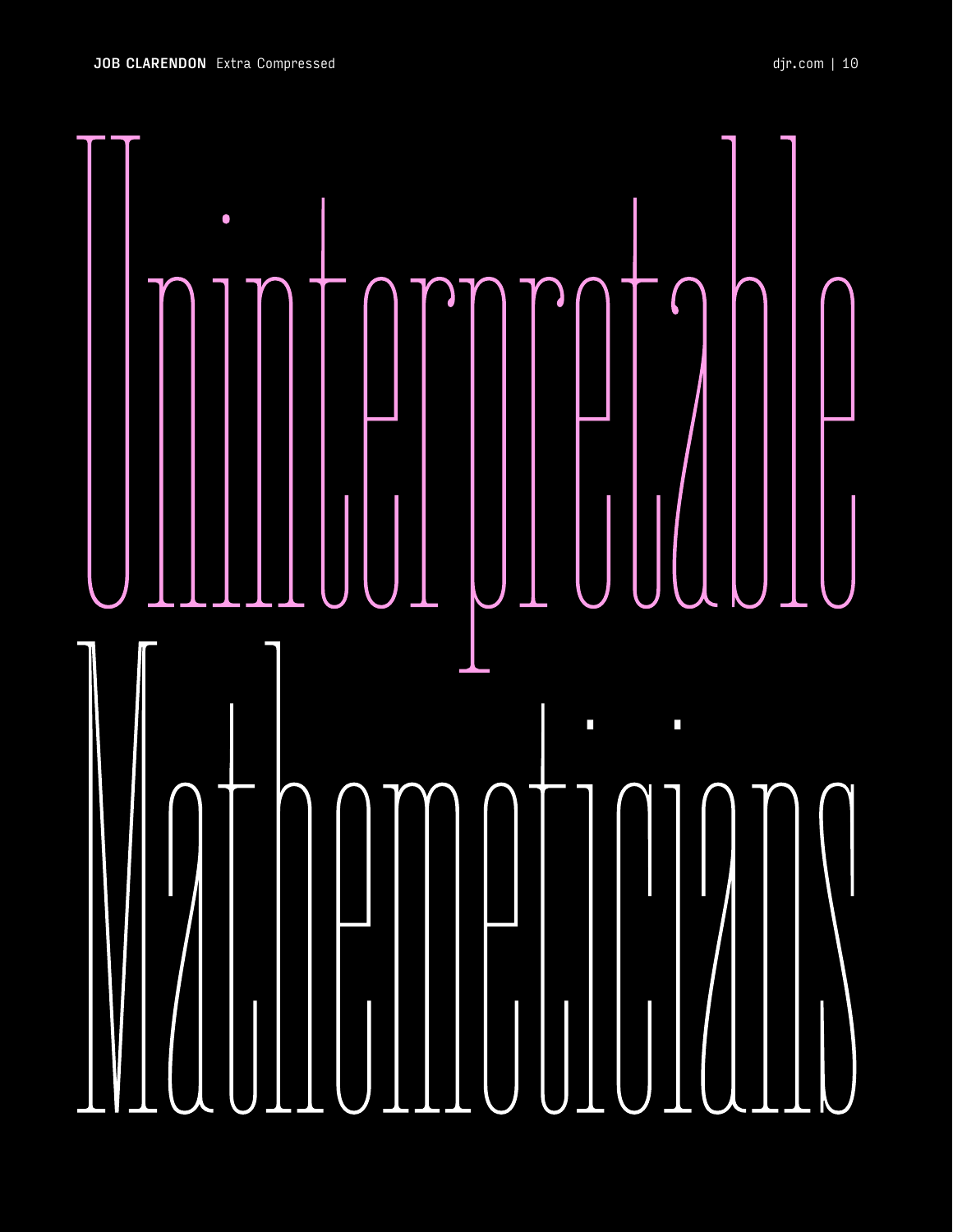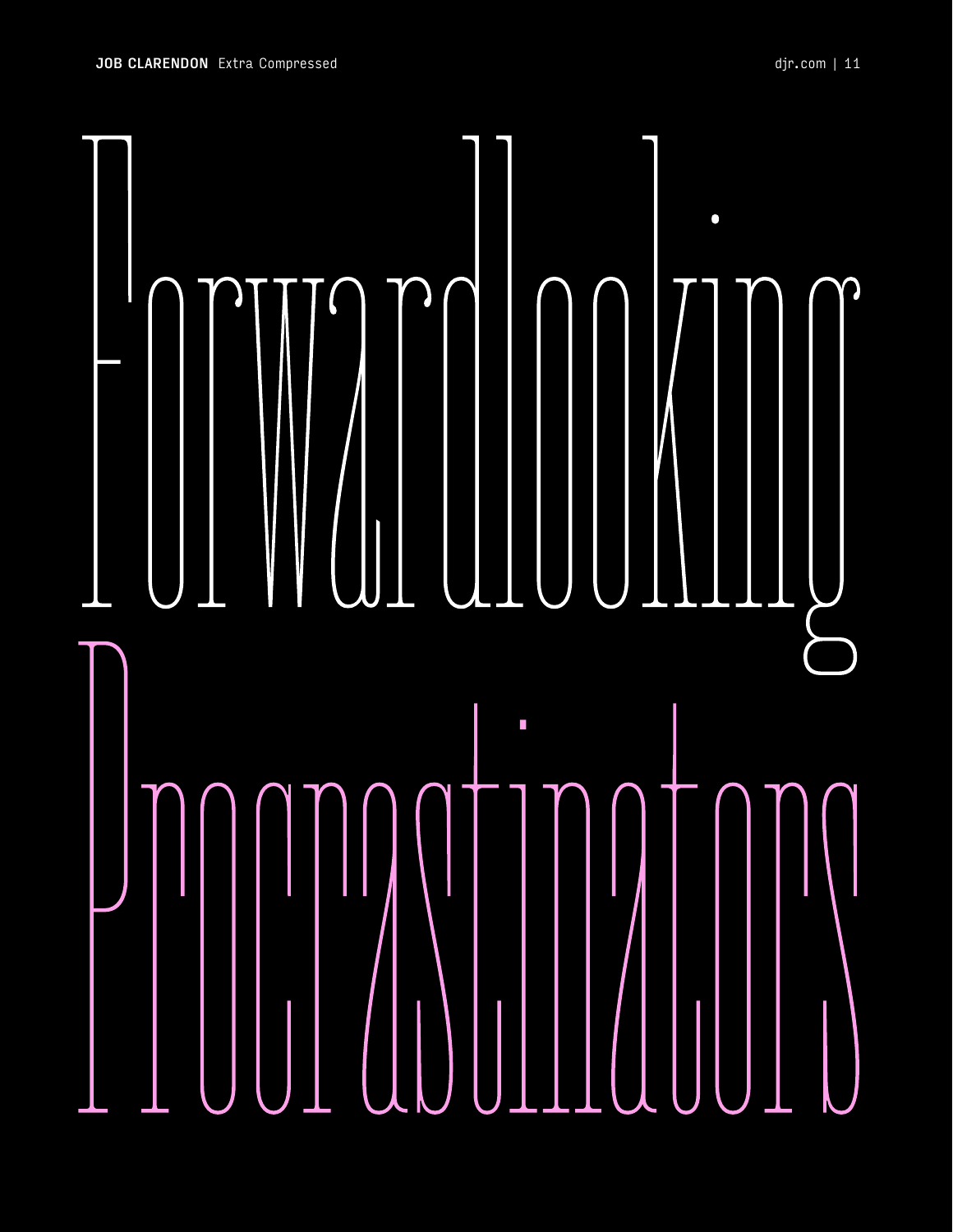

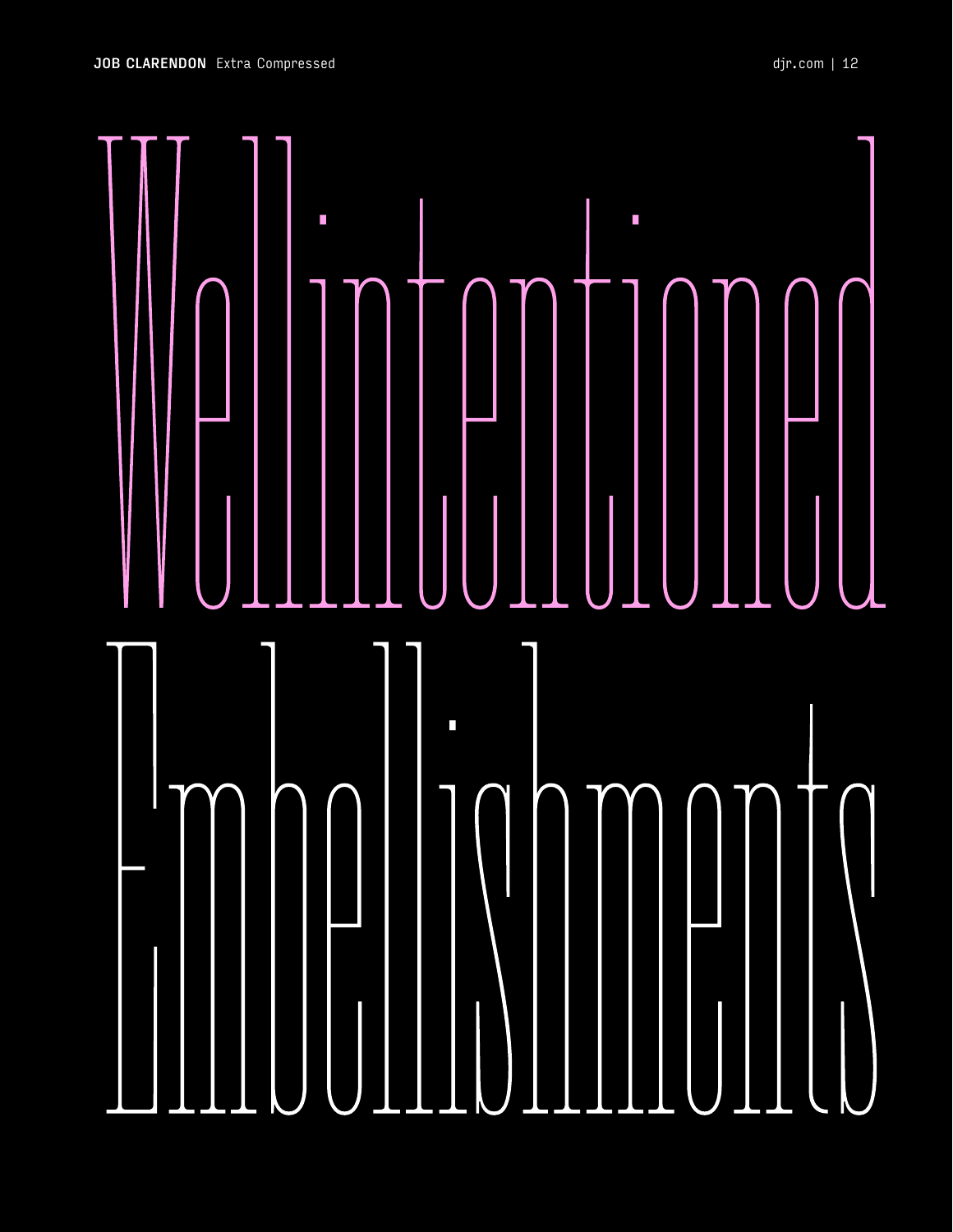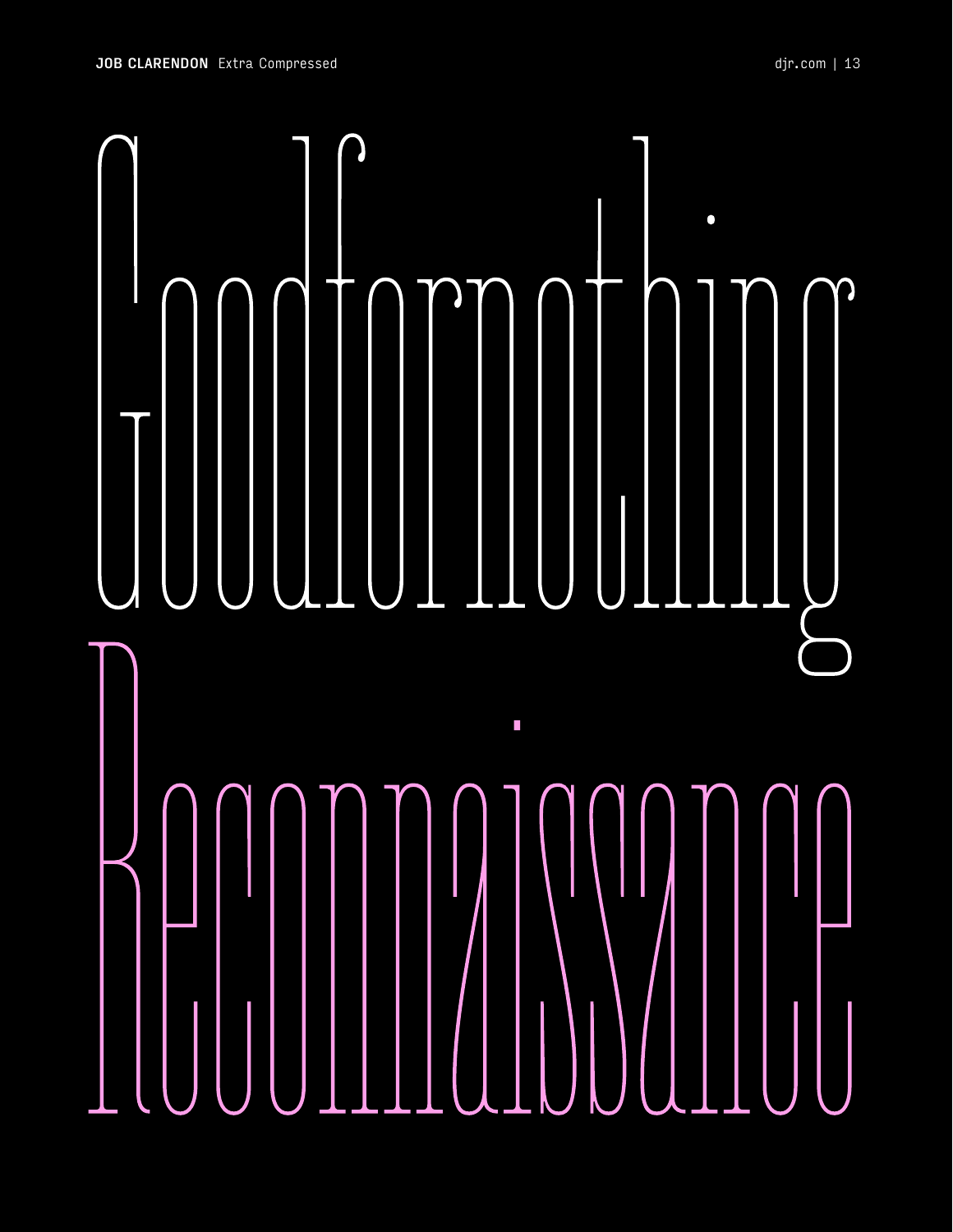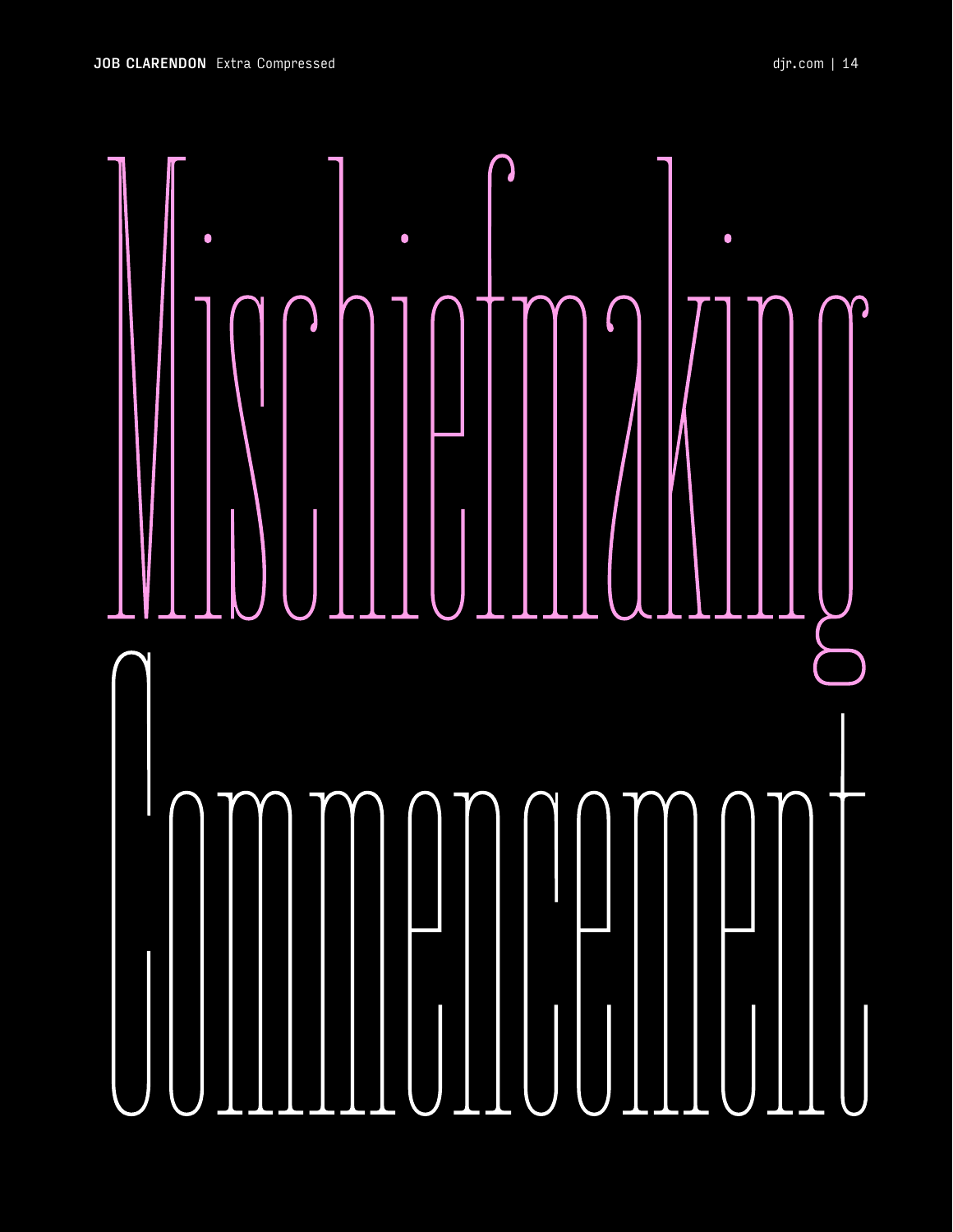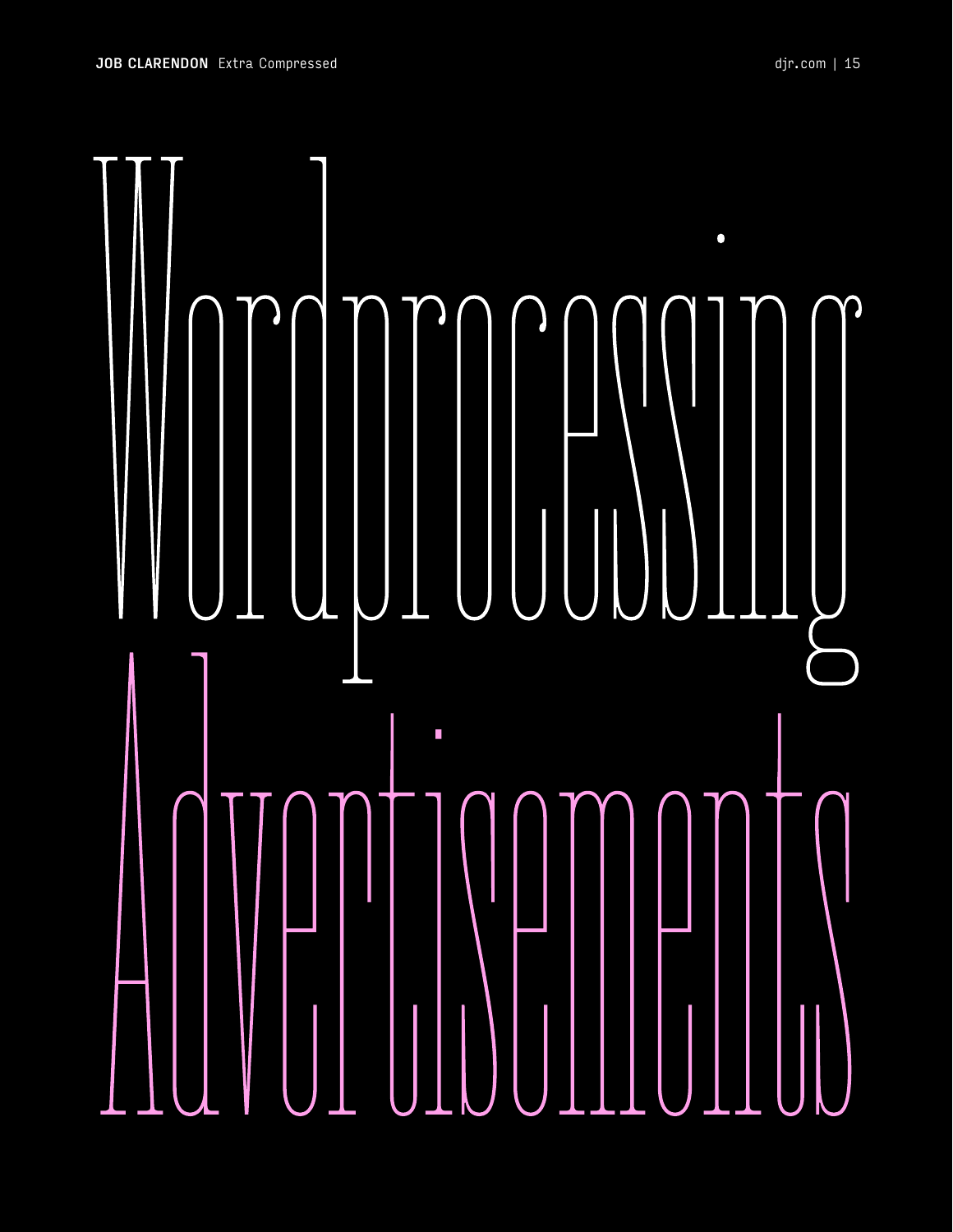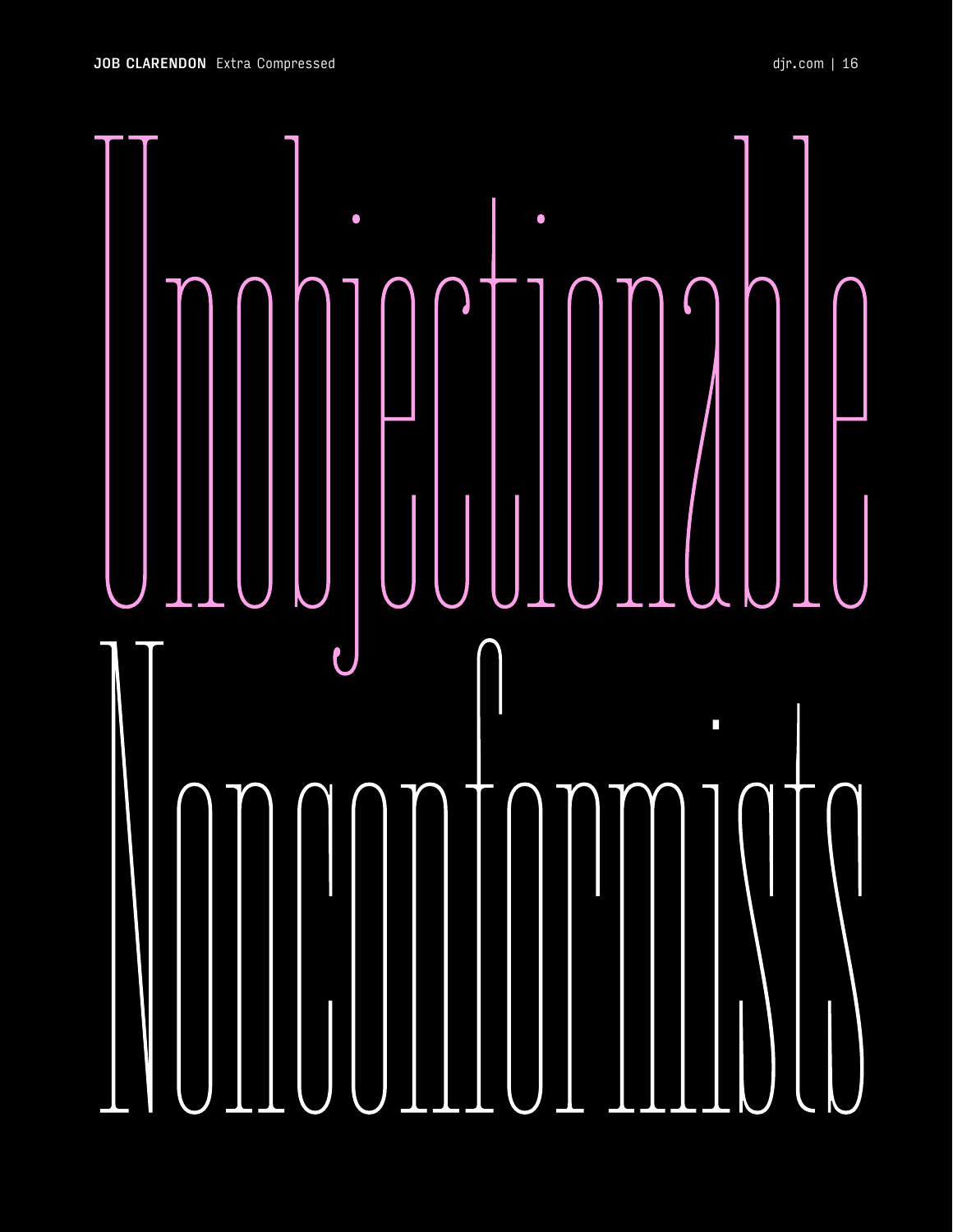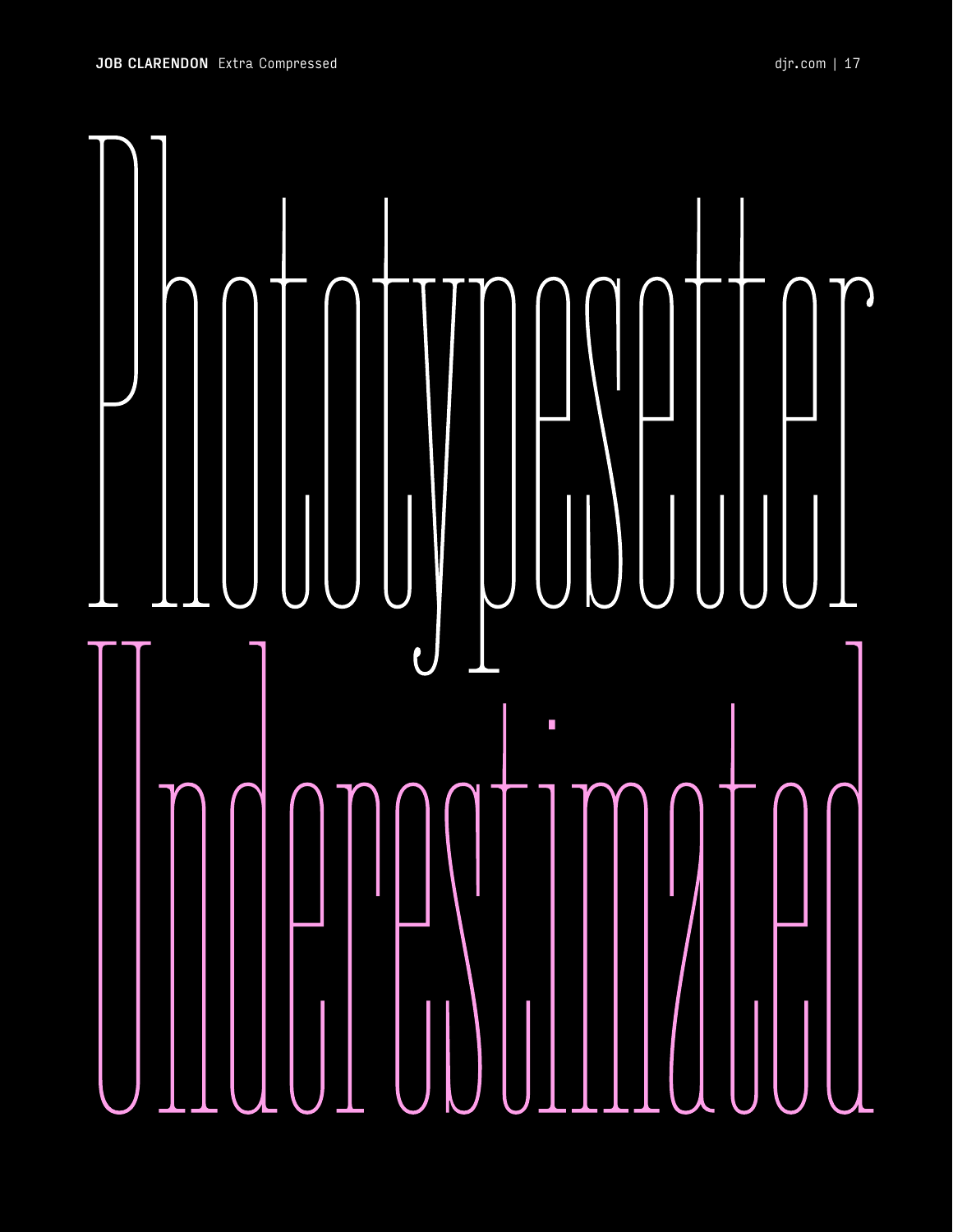## Antykwę wymyślono praktycznie czasach, kiedy nastąpiło upowsze druku w Europie, i choć druki ksylograficzne (z formy drukowej rzeźbionej w drewnie) oraz pierwsze druki złożone ruchomą czcionką (łącznie z Biblią Gutenberga) były drukowane gotykiem, to jednak również pierwsze antykwowe czcionki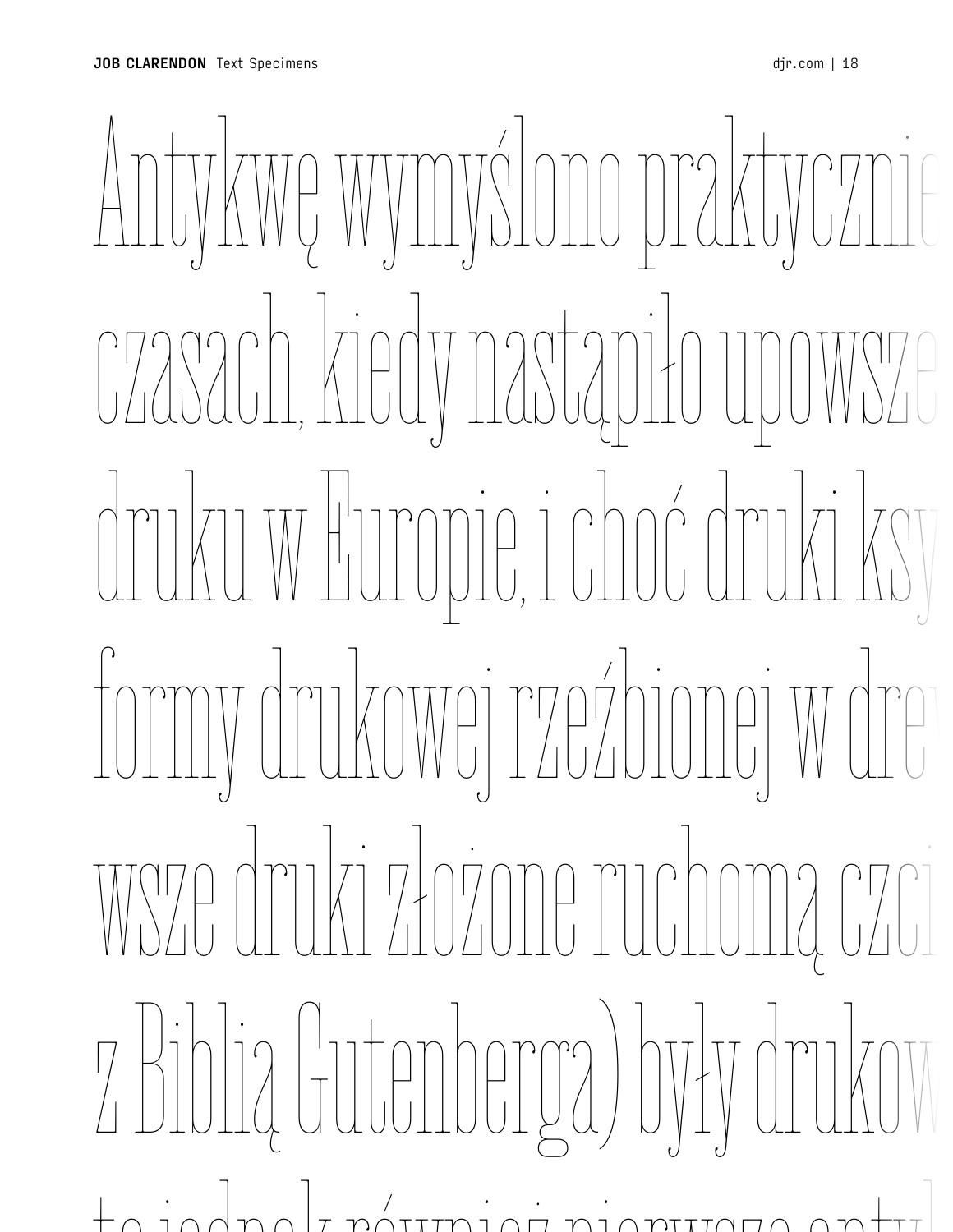Antykwę wymyślono praktycznie w tych samych czasach, kiedy nastąpiło upowszechnienie się druku w Europie, i choć druki ksylograficzne (z formy drukowej rzeźbionej w drewnie) oraz pierw złożone złożone ruchową z zakone ruchową z zakone ruchową z zakone ruchową z zakone ruchową z zakone ruchową<br>W zakone ruchową z zakone ruchową z zakone ruchową z zakone ruchową z zakone ruchową z zakone ruchową z zakone<br> z Biblią Gutenberga) były drukowane gotykiem, to jednak również pierwsze antykwowe czcionki WUBHU ANT WZOROWANYCH NA PISMACH Z MINIONYCH  $\left\{\left\{\left(\begin{array}{c} \left\{\left[1\right]\right\}\right]\left[\left[\left[\left[\left[\left[\left[\left[\left[\left[\{1\right]\right]\right]\right]\right]\right]\right]\right]\right\}\right]\left[\left[\left[\left[\left[\{1\right]\right]\right]\right]\right]\right\}\right\}$  $\mathbb{P}\left[\mathbb{P}\left[\mathbb{P}\left[\mathbb{P}\left[\mathbb{P}\left[\mathbb{P}\left[\mathbb{P}\left[\mathbb{P}\left[\mathbb{P}\left[\mathbb{P}\left[\mathbb{P}\left[\mathbb{P}\left[\mathbb{P}\left[\mathbb{P}\left[\mathbb{P}\left[\mathbb{P}\left[\mathbb{P}\left[\mathbb{P}\left[\mathbb{P}\left[\mathbb{P}\left[\mathbb{P}\left[\mathbb{P}\left[\mathbb{P}\left[\mathbb{P}\left[\mathbb{P}\left[\mathbb{P}\left[\mathbb{P}\left[\mathbb{P}\left[\mathbb{P}\left[\mathbb{P}\left[\mathbb{P}\left[\mathbb$ ROZPOWSZECHNIONEGO WÓWCZ GOTYCKIEGO, ZWANEGO LITTERA ODECNIE PICINO COMVATATI WYDA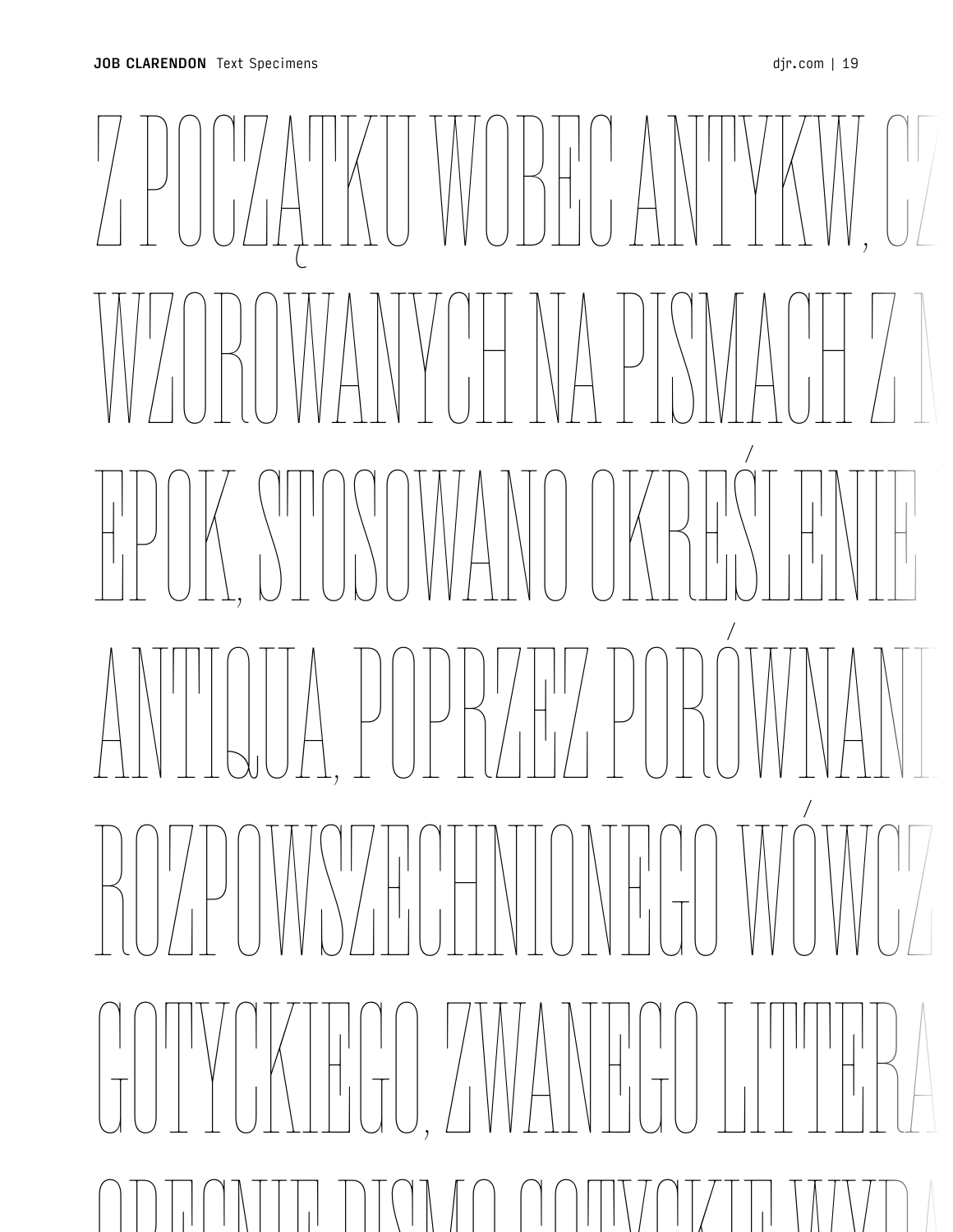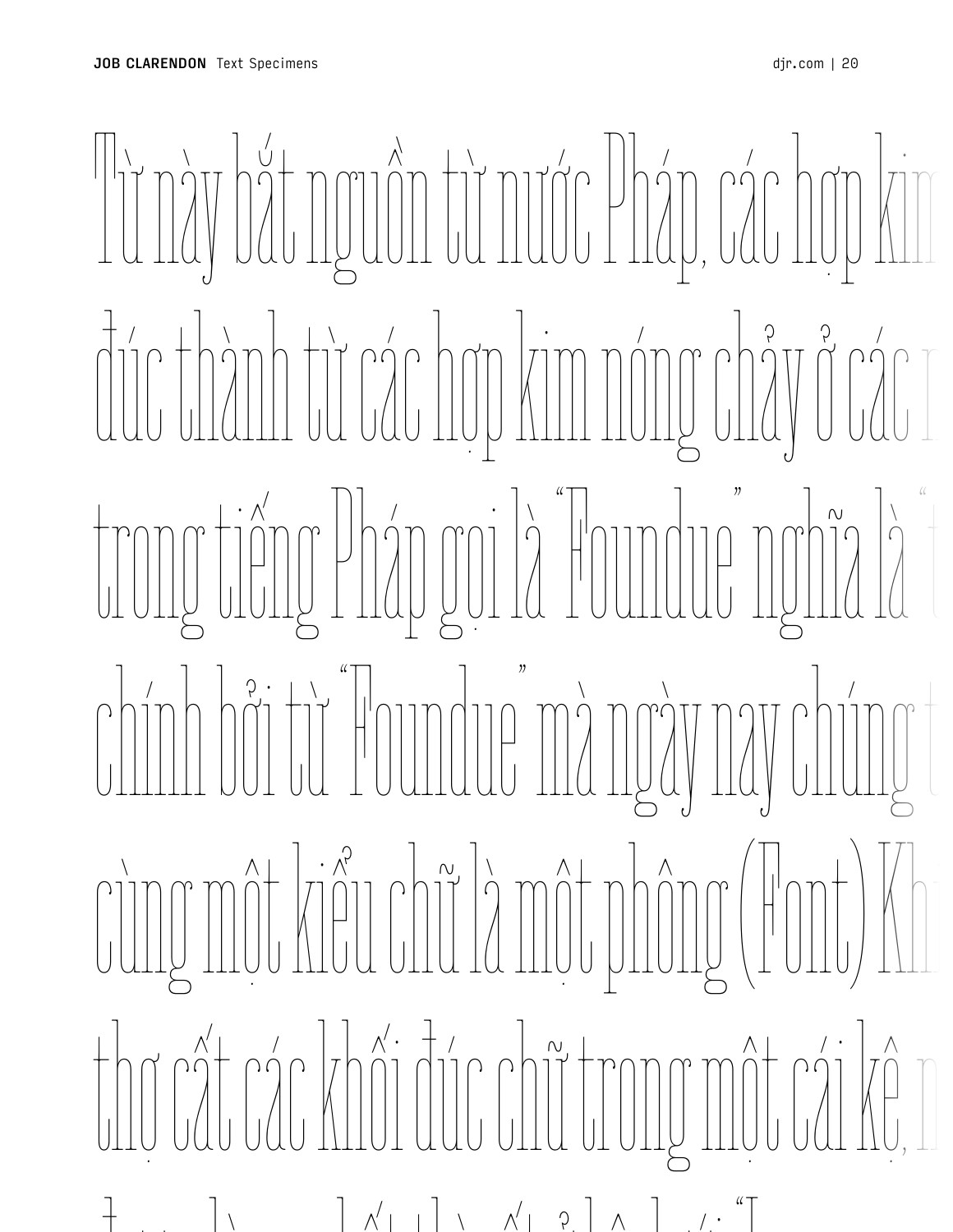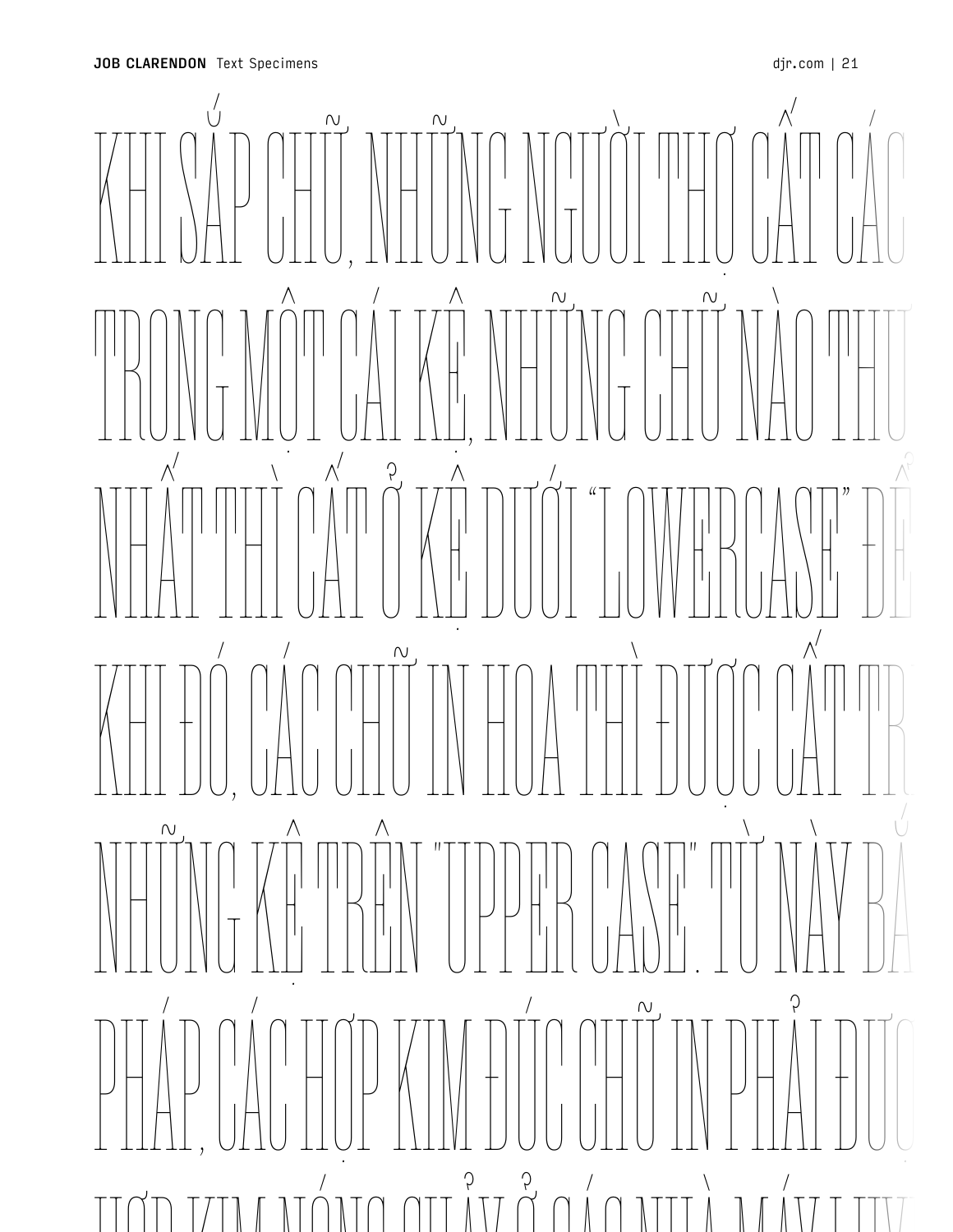## **SULLAWAY**

ŇŇŇŇN  $\text{minimize} \begin{equation} \left\{\left|\frac{1}{2}\right|\left|\frac{1}{2}\right|\right\}=\left|\frac{1}{2}\right|\left|\frac{1}{2}\right|\left|\frac{1}{2}\right|\left|\frac{1}{2}\right|\left|\frac{1}{2}\right|\right| \end{equation} \begin{equation} \left\{\left|\frac{1}{2}\right|\left|\frac{1}{2}\right|\right|\left|\frac{1}{2}\right|\left|\frac{1}{2}\right|\left|\frac{1}{2}\right|\right|\right\}=\left|\frac{1}{2}\right|\left|\frac{1}{2}\right|\left|\frac{1}{2}\right|\left|\frac{1}{2}\right|\left|\frac{1}{2}\right|\left|\frac{$ 

**金ା ા≫ ←←↑→→↓**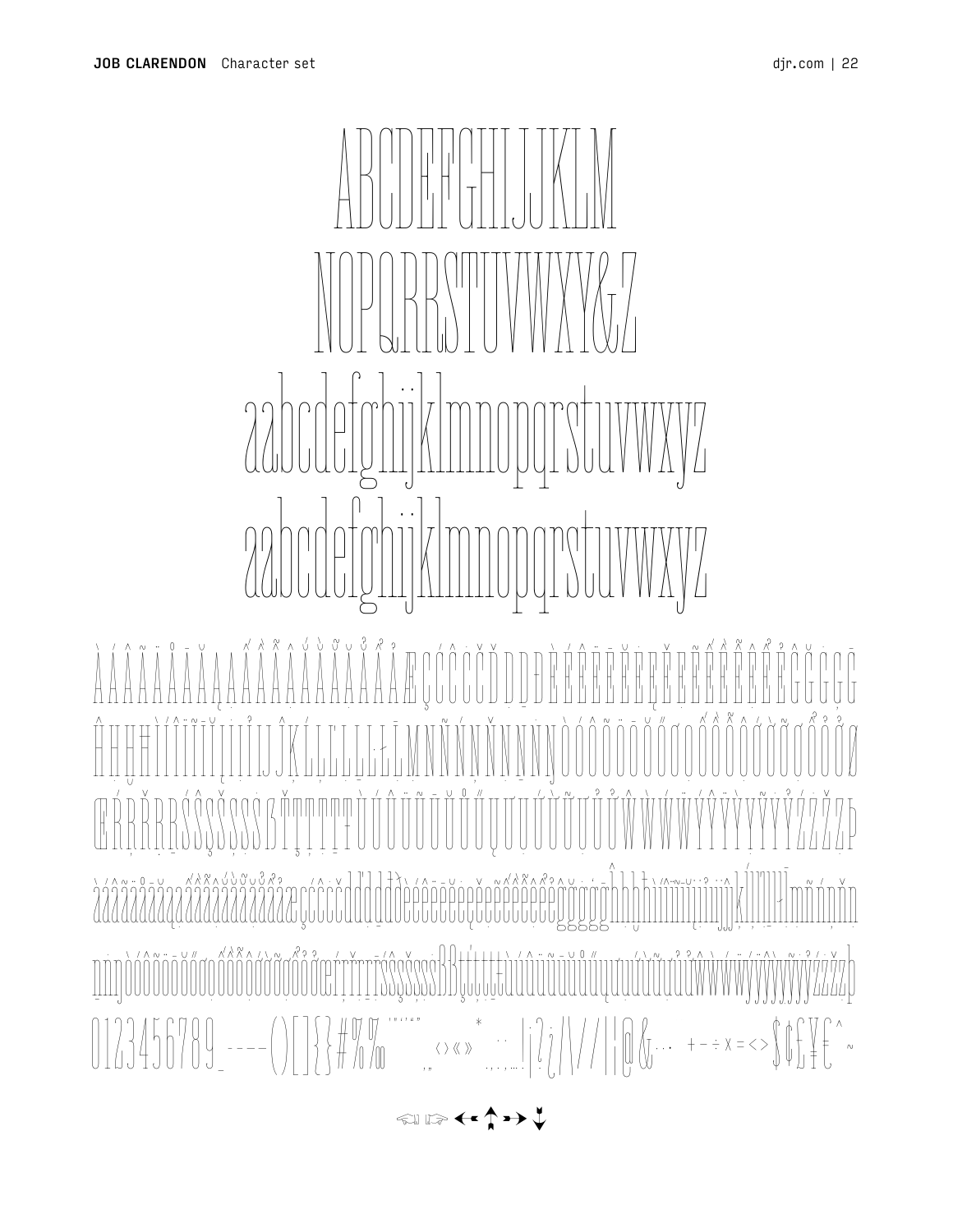Dangerously falling toxicity Jangerously fa Rambling banana parade Rambling banana parade EFFECTIVE FECTIVE FE EFFECTIVE FESTIVITIES Monumental Minimalism Monumental Minimalism Fettuccine & Mostaccioli Fettuccine & Mostaccioli Fettuccine & Mosta Hettuccine *K*r \$79,772,197 & \$17,496,274 \$79,772,197 & \$17,496,274

Square terminals and dots *font-feature-settings: 'ss01'*

Tailed R and a *font-feature-settings: 'ss02'*

Simplified E and F *font-feature-settings: 'ss03'*

Simplified h, n, m *font-feature-settings: 'ss04'*

Simplified c *font-feature-settings: 'ss05'*

Simplified t *font-feature-settings: 'ss06'*

Simplified 7 *font-feature-settings: 'ss07'*